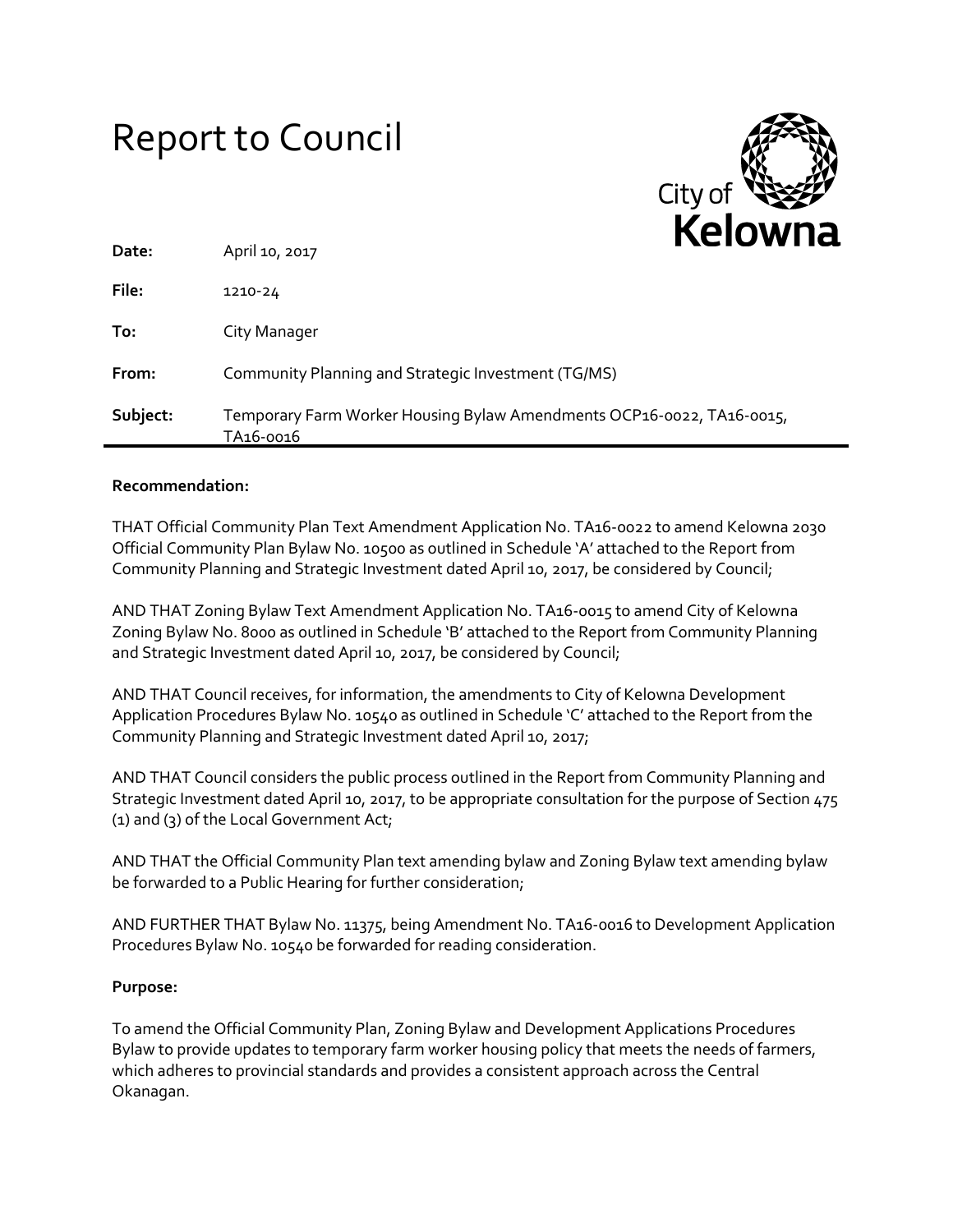## **Background:**

 $\overline{a}$ 

Temporary Farm Worker Housing (TFWH) is a challenge faced by a number of BC municipalities due to the growing demand for temporary migrant farm workers. A general lack of labour due to insufficient farm family succession, an aging farm population and farm size have led to a critical shortage of experienced farm labour in much of BC.<sup>1</sup> However, farm worker housing is commonly built on agricultural land in the ALR and typically generates concerns within the immediate neighbourhood or community. These include:

- Potential misuse of farm worker housing (i.e. as rental housing for non-farm uses to generate revenue);
- Loss of agricultural land (i.e. permanent conversion of agricultural land to a residential footprint);
- Changes to the agricultural landscape (i.e. the increased density of people and structures clutters the rural aesthetic quality of the landscape);
- Increased demands on municipal infrastructure; and
- A perceived 'detachment' of the workers having no connection to the community.

Central Okanagan communities are not immune to these issues, and as a result several challenging applications have been brought forth to house workers on farm land in the past 18 months.

Recognizing that many farm operations have multiple parcels throughout the region, City staff have pursued a regional approach in an effort to provide consistent policies across the Central Okanagan. Starting in late 2015, staff worked together with the Regional District of Central Okanagan, City of West Kelowna, District of Lake Country, the Ministry of Agriculture and the Agriculture Land Commission to review and develop consistent policies for TFWH throughout the region. This "Regional TFWH Working Group" has undergone a robust process in the development of the proposed TFWH as outlined in Schedule D: Temporary Farm Worker Housing Policy Development Process. It should be noted that the District of Peachland declined to participate in the process due to the limited amount of ALR land in their community and TFWH is not expected to become an issue for their community.

Based on data from the Mexican Consultate and Jamaica Liaison Service, in 2016, farmers in the Okanagan hired 2085 Mexican and 707 Jamaican workers through the federal Seasonal Agricultural Workers Program (SAWP)<sup>2</sup>. When examining the distribution of workers, it was discovered that over 93 per cent of Okanagan farms have less than 40 workers per farm as illustrated in Figure 1. Further investigation found that in 2016, only 3 Kelowna farms had more than 40 Mexican SAWP workers, and only 4 Kelowna farms had more than 30 Jamaican SAWP workers.

<sup>&</sup>lt;sup>1</sup>Ministry of Agriculture, 2009. Regulating Temporary Farm Worker Housing in the ALR, Discussion Paper and Standards.

<sup>&</sup>lt;sup>2</sup> Personal Communication Consulada General de Mexico en Vancouver SAWP Coordinator and Deputy Chief Liaison Officer, Jamaica Liaison Service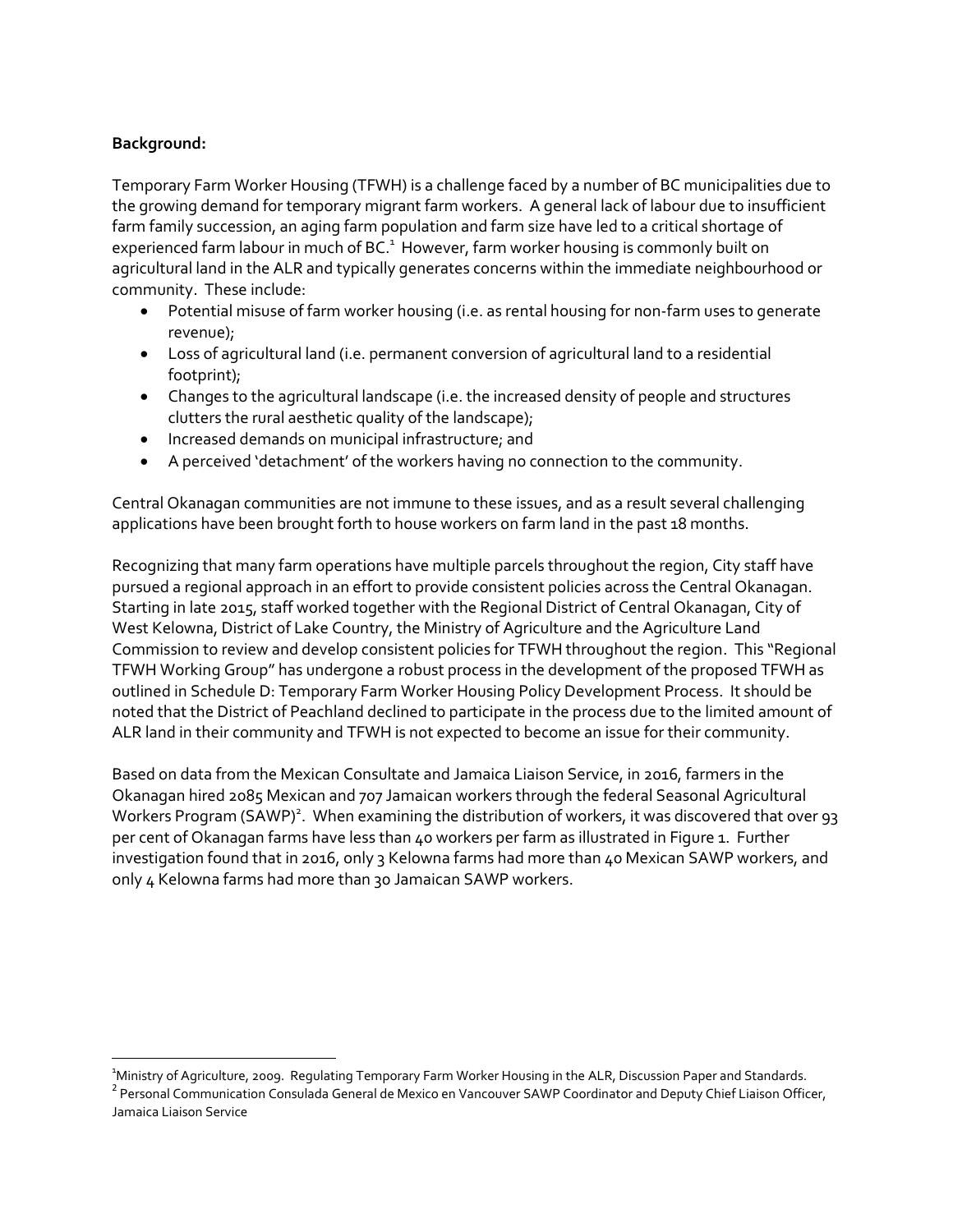

# **Figure 1: Distribution of SAWP workers per Okanagan Farm**



The proposed OCP amendments (Schedule A, attached), and Zoning Bylaw amendments (Schedule B, attached) take into account the numbers of temporary farm workers per farm in the Okanagan, and have been drafted based on *Ministry of Agriculture's Guide to Bylaw Development in Farming Areas.* 4 The proposed amendments have also been informed through a best practice review of other communities including Abbotsford, Delta, Maple Ridge, Pitt Meadows and Langley. The proposed amendments to the Development Application Procedures Bylaw (Schedule C, attached) outline the process for applying for a Temporary Farm Worker Housing Permit. The policies and regulations have been drafted to address the majority of applications for temporary farm worker housing with the intent of:

• Providing a consistent approach across the region;

l

- Meeting Council's priority of preserving agricultural land by minimizing the development footprint;
- Providing certainty and predictability for farm operators;
- Establishing a clear process for the application of up to 40 temporary farm workers; and
- Providing Council an opportunity to evaluate and hear from the public for those site specific applications for more than 40 temporary farm workers. These applications would require a site specific zoning amendment and would be required to go through a rezoning process as opposed to the permit process these proposed policies outline (as per Figure 2).

Ministry of Agriculture staff have been involved since the beginning of the process and have provided input and guidance to ensure the proposed policies were consistent with the Ministry of Agriculture's Guide to Bylaw Development in Farming Areas as well as advised on necessary requirements to meet as a Farm Bylaw Community (Kelowna is one of four in the province, regulated under Section 553 of the Local Government Act). A letter of support from the Ministry is attached (Schedule F).

The proposed amendments have also been referred to a variety of organizations for their input including:

<sup>&</sup>lt;sup>3</sup> Personal Communication Consulada General de Mexico en Vancouver SAWP Coordinator and Deputy Chief Liaison Officer, Jamaica Liaison Service

 $4$  Ministry of Agriculture, 2015. Guide for Bylaw Development in Farming Areas. [http://www2.gov.bc.ca/assets/gov/farming-natural-resources-and-industry/agriculture-and-seafood/agricultural](http://www2.gov.bc.ca/assets/gov/farming-natural-resources-and-industry/agriculture-and-seafood/agricultural-land-and-environment/strengthening-farming/local-government-bylaw-standards/840000-1_guide_for_bylaw_development_in_farming_areas.pdf)[land-and-environment/strengthening-farming/local-government-bylaw-standards/840000-](http://www2.gov.bc.ca/assets/gov/farming-natural-resources-and-industry/agriculture-and-seafood/agricultural-land-and-environment/strengthening-farming/local-government-bylaw-standards/840000-1_guide_for_bylaw_development_in_farming_areas.pdf) 1 guide for bylaw development in farming areas.pdf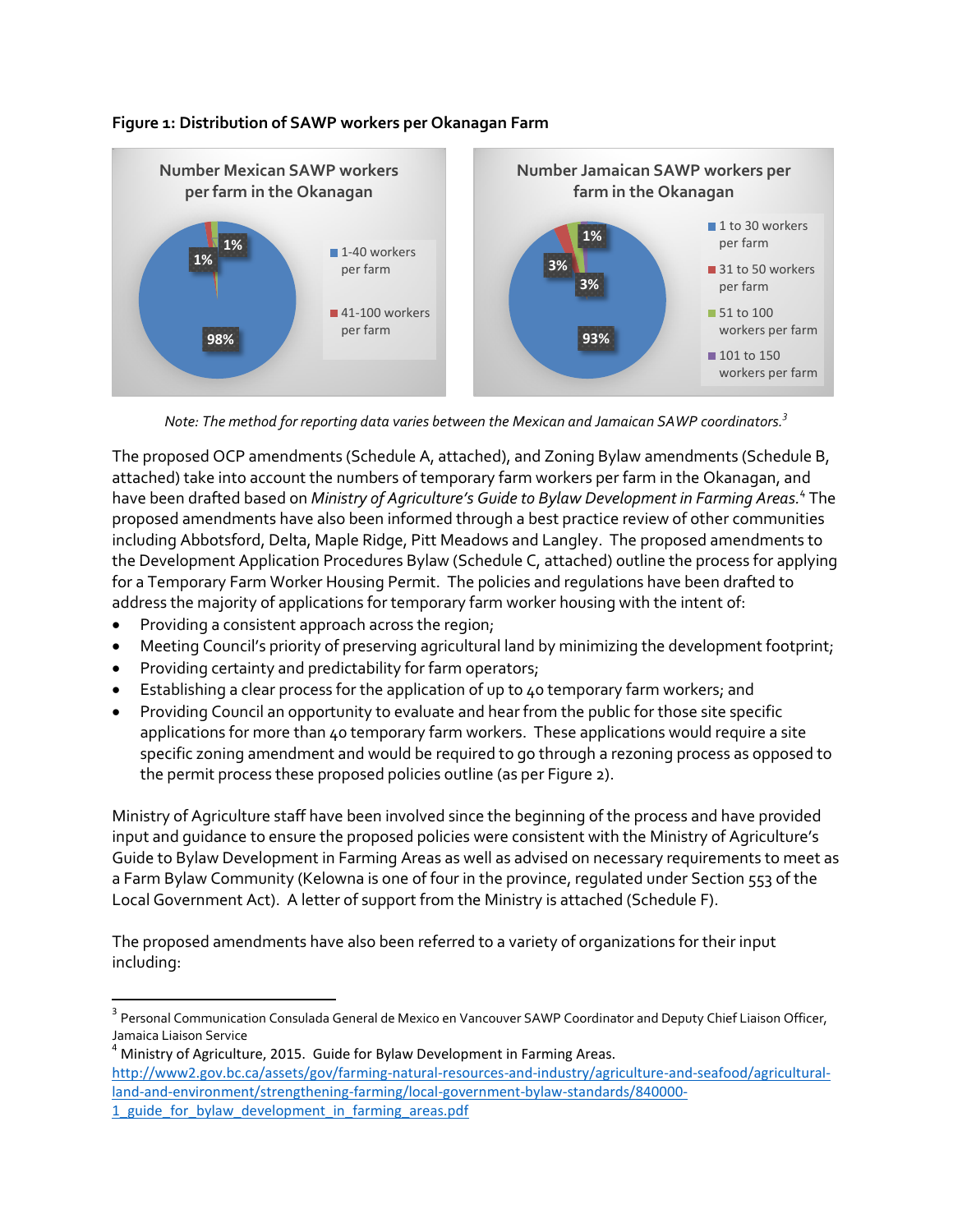- 
- 
- Consulate General of Mexico BC Cattlemen's Association
- Jamaican Liaison Services BC Grape Growers
- Agriculture Land Commission BC Wine Grape Council
- 
- 
- BC Fruit Growers Association Central Okanagan Economic Development Commission
	- BC Cherry Association **Canagan Food Policy Council** 
		-
		-
		-
- BC Ministry of Agriculture Certified Organics Association of BC
	- Interior Health **Calculation BC Honey Producers Association**

A summary of input received to date is provided in Schedule E: Temporary Farm Worker Housing Policy Input Received.

It should be noted that these proposed amendments only address temporary farm worker housing. Applications for housing family or additional housing for full time farm employees are addressed through separate, established, policies as illustrated in Figure 2:

## **Figure 2: Application streams for additional dwellings on farmland**



## **Proposed Policy:**

The proposed amendments have the following objectives:

- Minimize the footprint on farm land;
- Require the use of existing dwellings within the farm unit as a first option wherever possible;
- Require new TFWH to be temporary structures on non-permanent foundations;
- Address dwellings on all properties within the farm unit which includes leased properties;
- Ensure appropriate buffers to adjacent properties; and
- Measurable (e.g. number of workers, season of use, temporary farm worker housing footprint)

Given the input to date, staff have ensured that the proposed text amendments and policy changes reflect the Ministry of Agriculture's best practices and guidelines, and promote a regulatory environment that provides consistent and predictable regulations to all farm operators. The broader coordination with neighbouring local governments was also an effort to create a regional framework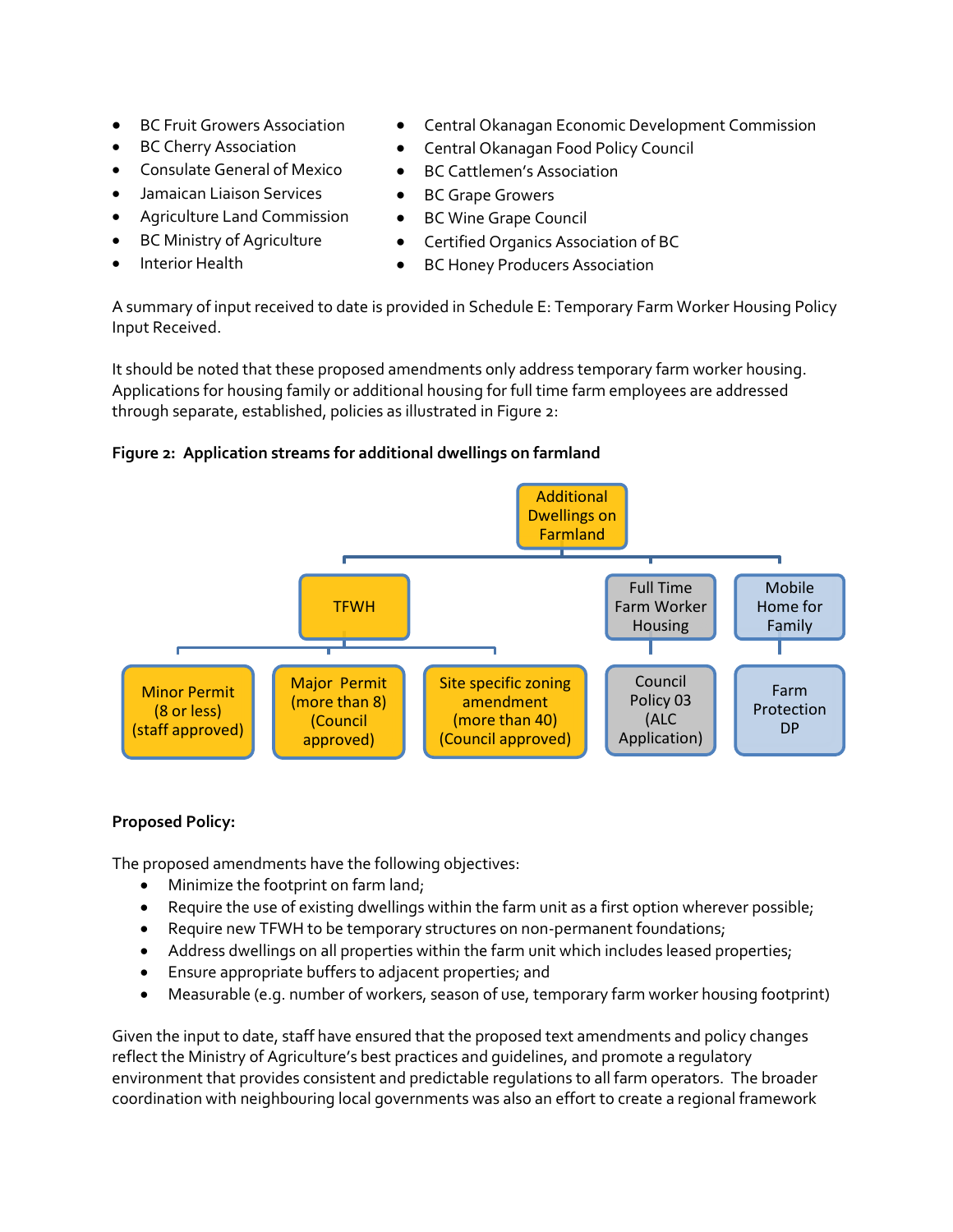where such regulations are equal across the board for the purposes of farm business planning. Additionally, the proposed regulations aim to situate temporary farm workers in locations where municipal infrastructure is readily available and where services/amenities are accessible for the workers. Overall, the goal is to support the economic aspects of temporary farm workers adding value to farm activities but to direct the financial investment of the corresponding housing units to locations and forms that preserve the long-term integrity of agricultural land as it relates to the OCP's growth strategy.

The proposed Official Community Plan amendments (Schedule A) introduce policy to:

- Encourage the location of farm help housing within the Permanent Growth Boundary;
- Ensure the TFWH footprint is contiguous with the farm residential footprint or within 50 meters of the road;
- Require all existing dwellings on the farm unit be utilized prior to construction of new dwellings; and
- Require a vegetated buffer to screen the temporary housing from property lines and active farming areas.

The following proposed Zoning Bylaw amendments (Schedule B) translate the policy direction of the OCP into zone regulations and include:

- Definitions for farm residential footprint, farm unit, on-farm processing, temporary farm worker(s), temporary farm worker housing, and temporary farm worker housing footprint;
- Requirements to be met prior to issuance of a permit for TFWH;
- Maximum TFWH footprint size of 0.25 ha;
- The type of TFWH structures allowed; and
- Maximum number of 40 temporary farm workers per farm unit (applications for more than this would require a site specific zoning amendment application).

Amendments to the Development Application Procedures Bylaw (Schedule C) formalizes the process for applicants applying for a Temporary Farm Worker Housing Permits and:

- Outlines procedures for a Temporary Farm Worker Housing Permit Minor Direct for eight or fewer sleeping units in one or more TFW agricultural dwellings which can be approved by City staff if all criteria are met; and
- Outlines procedures for a Temporary Farm Worker Housing Permit Major for all other applications to be reviewed by Council.

In summary, the goals of the proposed policy changes are to:

- Remove constraints to agriculture and improve agricultural viability;
- Support agriculture as part of the agricultural community's future;
- Minimize intrusion of non-agricultural uses into agricultural protection areas;
- Support opportunities for legitimate farm operations to provide adequate dwellings for farm workers; and
- Establish regulations and guidelines that are enforceable.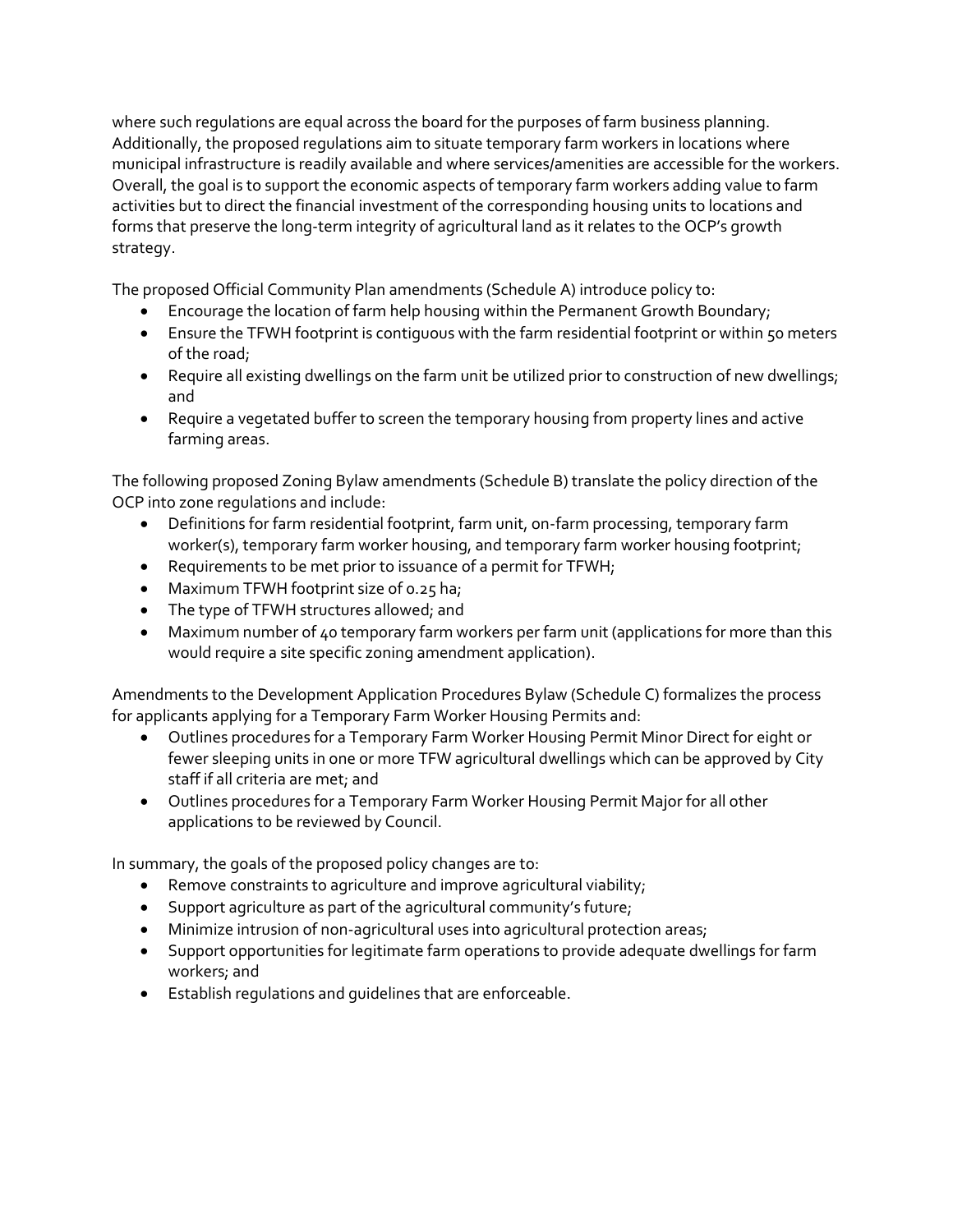#### **Next Steps:**

Kelowna is one of only four farm bylaw communities in the province, and consequently, once the proposed amendments have received Third Reading by Council, they must be forwarded to the Minister of Agriculture for approval prior to the Final Adoption.

The Regional District of Central Okanagan (RDCO) is undergoing the process concurrently and plans to bring their amendments to the Regional Board for First Reading near the end of April. It should be noted that there are differences between the City of Kelowna and RDCO policies due to the differences in staff resources, current processes and urban/rural interface. The biggest difference noted is that the RDCO has put all of the policy within their Zoning Bylaw, while the City of Kelowna is proposing policy changes in three documents (OCP, Zoning, and Development Application Procedures Bylaw) to allow for flexibility. The overall intent of the amendments, however, remains the same.

The District of Lake Country and City of West Kelowna will consider the proposed policy as part of future reviews of their Zoning Bylaws.

In summary, the proposed regulations are comprehensive, thoughtful and have been arrived at through best practice research and farm operation evaluation. Given the potential negative impacts that housing can have on agricultural land, the proposed regulations and approval streams are deemed the best approach to regulate housing for farm workers and provide a framework that will support farm operators in their efforts to support successful farm operations while at the same time, avoiding unwarranted development from occurring under the pretense of farm help. These recommendations have been supported by both the Agricultural Land Commission and the Ministry of Agriculture (see attached Schedule F and G).

#### **Internal Circulation:**

Divisional Director, Community Planning and Real Estate Community Planning Department Manager Divisional Director, Communications and Information Services Divisional Director, Corporate and Protective Services Building and Permitting Manager Long Range Planning Manager Communications Advisor

#### **Legal/Statutory Authority:**

Local Government Act Part 14, Division 4 – Official Community Plans Local Government Act Part 14, Division 4 - Zoning Bylaws

#### **Legal/Statutory Procedural Requirements:**

Local Government Act Section 475 specifies that a local government must, during the development, repeal or amendment of an official community plan, provide one or more opportunities it considers appropriate for consultation with persons, organizations and authorities it considers will be affected. This consultation is required in addition to a required public hearing.

#### **Existing Policy:**

*OCP Policy 5.33.1 Protect Agricultural Land*. Retain the agricultural land base by supporting the ALR and by protecting agricultural lands from development, except as otherwise noted in the City of Kelowna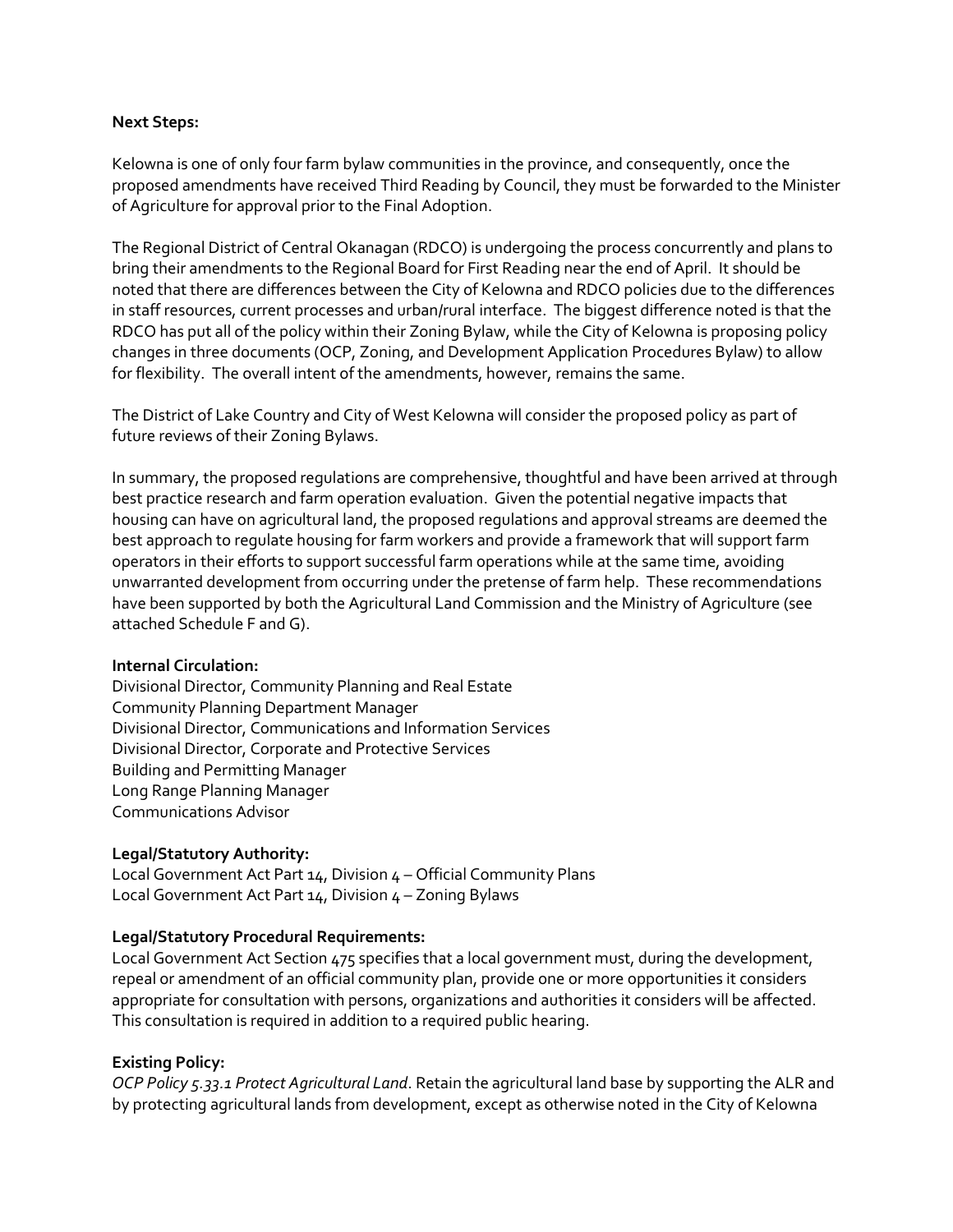Agricultural Plan. Ensure that the primary use of agricultural land is agriculture, regardless of parcel size.<sup>5</sup>

*OCP Policy 5.34.2 Farm Help Housing*. Accommodation for farm help on the same agricultural parcel will be considered only where:

- Agriculture is the principal use on the parcel, and
- The applicant demonstrates that he additional housing is necessary to accommodate farm employee(s) whose residence on the farm property is considered critical to the overall operation of the farm. The primary consideration is whether the scale of the farm operation is large enough that permanent help is deemed necessary.

Temporary farm worker housing (e.g. bunkhouse accommodation on non-permanent foundations) is the preferred solution where the need for farm worker housing is justified.<sup>6</sup>

#### *Farm Protection DP Guidelines*

 $\overline{\phantom{a}}$ 

Guideline 1.2: On agricultural lands, where appropriate, locate all buildings and structures, including farm help housing and farm retail sales, within a contiguous area (i.e. homeplate). Exceptions may be permitted where the buildings or structures are for farm use only.<sup>7</sup>

#### **External Agency/Public Comments:**

City of Kelowna staff collaborated with staff from Regional District of Central Okanagan, City of West Kelowna, District of Lake Country, Ministry of Agriculture and Agriculture Land Commission to develop the proposed policies and regulations.

City staff also consulted with the Agricultural Advisory Committee on two occasions (October 2016 and February 2017).

## *Agricultural Advisory Committee: February 9, 2017*

The draft Temporary Farm Worker Housing policies were reviewed by the Agriculture Advisory Committee at the meeting held on February 9, 2017 and the following recommendations were passed:

## Moved By Jeff Ricketts/Seconded By Ed Schiller

THAT the Agricultural Advisory Committee recommends that Council lobby the Ministry of Agriculture to reduce the allowable parcel size for temporary farm worker housing from 3.8 hectares to 2.0 hectares in order to reflect what is actually happening in the agriculture industry.

Carried

#### Moved By Domenic Rampone/Seconded By Pete Spencer

THAT the Agricultural Advisory Committee recommends that Council encourage the Regional District of Central Okanagan and the City of West Kelowna to join Kelowna in

<sup>&</sup>lt;sup>5</sup> City of Kelowna. Kelowna 2030 Official Community Plan, Chapter 5: Development Process, page 5.35

<sup>&</sup>lt;sup>6</sup> City of Kelowna. Kelowna 2030 Official Community Plan, Chapter 5: Development Process, page 5.36

 $^7$  City of Kelowna. Kelowna 2030 Official Community Plan, Chapter 15: Farm Protection DP Guidelines, page 15.3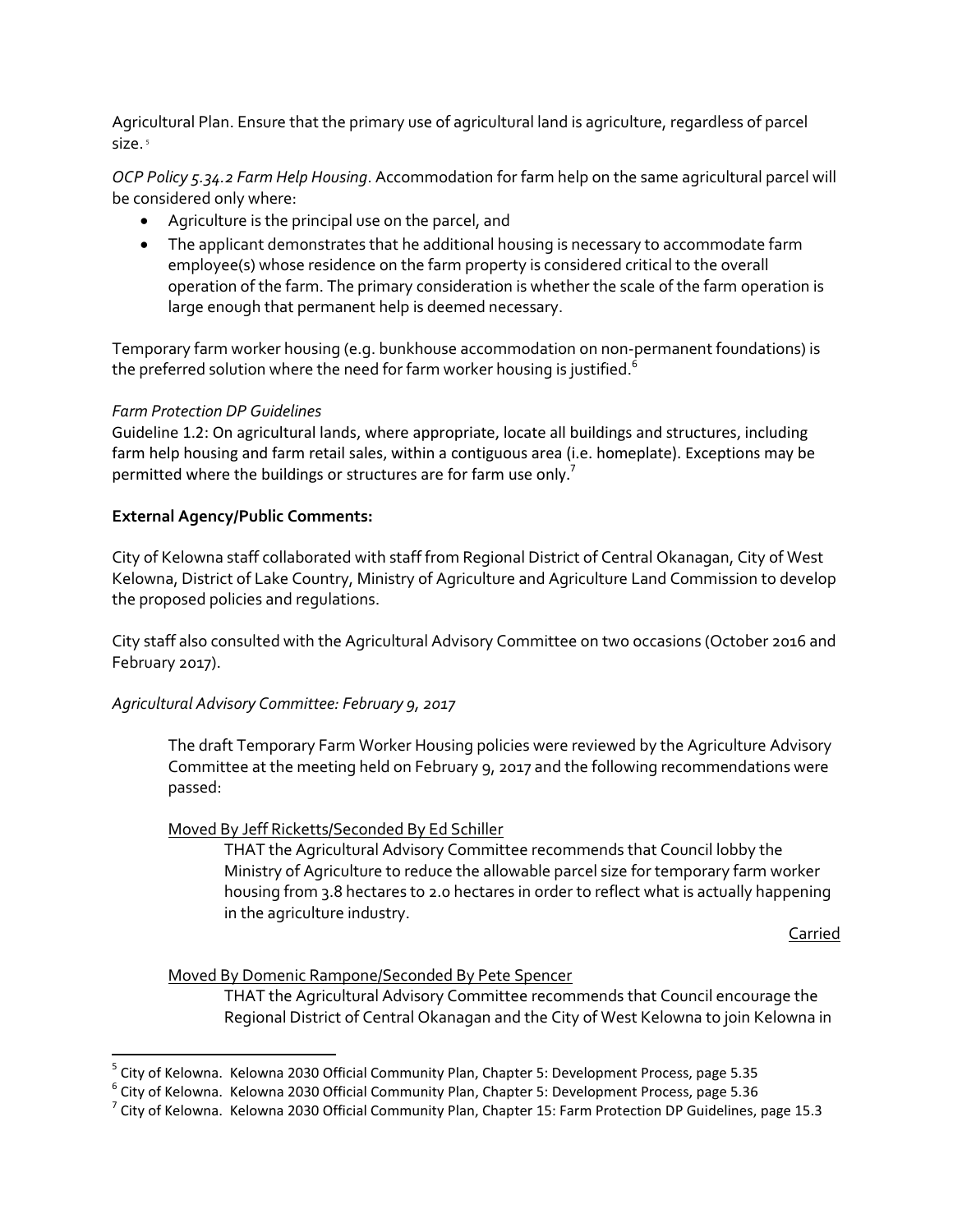lobbying the Ministry of Agriculture to lowering the minimum parcel size for Temporary Farm Worker Housing from 4.0 ha to 2.0 ha.

Carried

## Moved By Domenic Rampone/Seconded By Pete Spencer

THAT the Agricultural Advisory Committee recommends that Council support the draft policies for temporary farm worker housing that meets the needs of farmers, which adheres to provincial standards, in conjunction with a consistent regional approach, as presented by staff on February 9, 2017.

Carried

The application files for the required OCP, Zoning and Development Application Procedure Bylaw amendments have been referred to the following organizations for comment:

- BC Fruit Growers Association
- BC Cherry Association
- Consulate General of Mexico
- Jamaican Liaison Services
- Agriculture Land Commission
- BC Ministry of Agriculture
- **•** Interior Health
- Central Okanagan Economic Development Commission
- Central Okanagan Food Policy Council
- BC Cattlemen's Association
- BC Grape Growers
- BC Wine Grape Council
- Certified Organics Association of BC
- BC Honey Producers Association

## **Communications Comments:**

The requirements for consultation under Section 475 of the Local Government Act have been addressed in the following way:

- March 15, 2017 Official Community Plan webpage on kelowna.ca revised to explain proposed amendments and provide a contact for comments by March 31, 2017
- March 16, 2017 application file was referred to organizations affected (see previous section for list) with request for input by March 29, 2017.
- March 16, 2017 message forwarded to City of Kelowna e-subscribe recipients.
- March 17, 2017 ad placed in Kelowna Daily Courier, with comment deadline of March 31, 2017.
- March 24, 2017 ad placed in Kelowna Daily Courier, with comment deadline of March 31, 2017.

**Considerations not applicable to this report: Financial/Budgetary Considerations: Personnel Implications: Alternate Recommendation:**

Submitted by:

T. Guidi, Sustainability Coordinator M. Steppuhn, Planner Specialist

Approved for inclusion:  $\vert$  DNB/TC